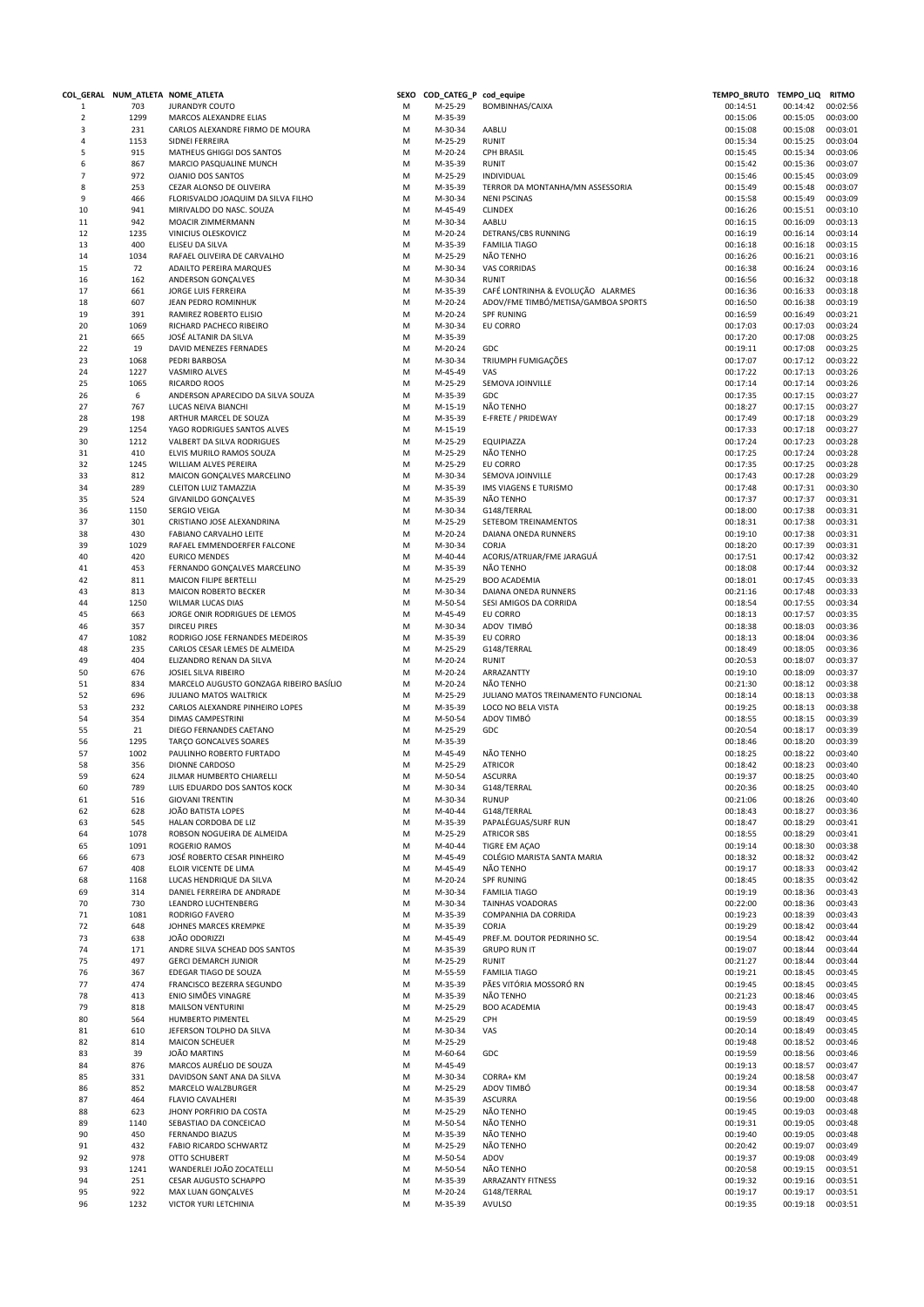| 97  | 5          | ANDERSON ALEXANDRE ANDRÉ                         | M      | M-20-24 | GDC                                     | 00:20:01             | 00:19:20             | 00:03:51 |
|-----|------------|--------------------------------------------------|--------|---------|-----------------------------------------|----------------------|----------------------|----------|
| 98  | 302        | CRISTIANO LUIZ DE CARVALHO                       | M      | M-35-39 | EQUIPE SEMOVA JOINVILLE                 | 00:21:52             | 00:19:20             | 00:03:51 |
| 99  | 1213       | <b>VALDECIR CARDOSO</b>                          | M      | M-40-44 | <b>ATRICOR</b>                          | 00:19:35             | 00:19:20             | 00:03:48 |
| 100 | 313        | DANIEL EDUARDO REINERT                           | M      | M-20-24 | <b>MOVING BODY</b>                      | 00:21:12             | 00:19:21             | 00:03:52 |
| 101 | 378        | EDUARDO KURZ CLASEN                              | М      | M-30-34 | AD HERING RUNNERS                       | 00:21:18             | 00:19:21             | 00:03:52 |
| 102 | 510        | <b>GILMAR PETROSKI</b>                           | М      | M-30-34 | NÃO TENHO                               | 00:21:58             | 00:19:22             | 00:03:52 |
| 103 | 196        | ARMANDO DUTRA NETO                               | М      | M-15-19 | <b>SEM EQUIPE</b>                       | 00:20:19             | 00:19:23             | 00:03:52 |
| 104 | 863        | MÁRCIO ANTONIO FISCHER                           | М      | M-40-44 |                                         | 00:21:54             | 00:19:26             | 00:03:52 |
| 105 | 130        | ALLAN LEONARDO VIEIRA                            | М      | M-35-39 | <b>BOO ACADEMIA</b>                     | 00:21:08             | 00:19:26             | 00:03:52 |
| 106 | 627        | JOÃO ARNOLDO ROMÃO                               | М      | M-45-49 | EQUIPE CSLI - 100% OLARIA               | 00:19:43             | 00:19:27             | 00:03:53 |
| 107 | 604        | JEAN CARLO RAMOS                                 | M      | M-40-44 | <b>CPH BRASIL</b>                       | 00:20:03             | 00:19:30             | 00:03:54 |
| 108 | 1042       | RAMIRO DIAS                                      | M      | M-40-44 | NÃO TENHO                               | 00:19:56             | 00:19:31             | 00:03:54 |
| 109 | 485        | <b>GABRIEL PEREIRA KADES</b>                     | M      | M-15-19 | <b>MOVING BODY</b>                      | 00:20:43             | 00:19:31             | 00:03:54 |
| 110 | 214        | BRUNO DE ALMEIDA GONÇALVES                       | M      | M-30-34 | PAPALÉGUAS                              | 00:21:10             | 00:19:33             | 00:03:54 |
|     | 502        |                                                  |        |         | NÃO TENHO                               | 00:21:36             | 00:19:33             | 00:03:54 |
| 111 |            | <b>GILBERTO ALVES</b>                            | M      | M-25-29 |                                         |                      |                      |          |
| 112 | 96         | ALDEMIR CEZARI DOS SANTOS                        | M      | M-40-44 | OFFICINALIS RUNNERS                     | 00:22:30             | 00:19:33             | 00:03:54 |
| 113 | 816        | <b>MAIKON SARTI MACIEL</b>                       | M      | M-20-24 | <b>SEM EQUIPE</b>                       | 00:19:34             | 00:19:34             | 00:03:54 |
| 114 | 330        | DAVID J. GOULART                                 | M      | M-35-39 | <b>MOVING BODY</b>                      | 00:21:31             | 00:19:34             | 00:03:54 |
| 115 | 1291       | SERGIO LUIZ ZIMMERMAM                            | M      | M-45-49 |                                         | 00:23:00             | 00:19:34             | 00:03:54 |
| 116 | 342        | <b>DEMILSON LINHARES</b>                         | M      | M-30-34 | NÃO TENHO                               | 00:19:59             | 00:19:35             | 00:03:54 |
| 117 | 1077       | ROBSON JEAN MACHADO ROBSON                       | M      | M-30-34 | AVULSO                                  | 00:20:48             | 00:19:36             | 00:03:55 |
| 118 | 603        | JEAN CARLO CORDEIRO                              | M      | M-25-29 | <b>JABUTIS RUNNERS</b>                  | 00:23:00             | 00:19:38             | 00:03:55 |
| 119 | 873        | MARCOS ANTONIO CORREA                            | M      | M-35-39 | <b>IBIS</b>                             | 00:22:47             | 00:19:39             | 00:03:55 |
| 120 | 233        | <b>CARLOS ANDRE ROSSI</b>                        | M      | M-35-39 | CORRAMAISKM                             | 00:22:56             | 00:19:40             | 00:03:55 |
| 121 | 725        | LAURO SIMÃO URBAINSKI                            | M      | M-55-59 | ADOV TIMBÓ                              | 00:20:51             | 00:19:41             | 00:03:55 |
| 122 | 433        | <b>FABRICIO BUBLITZ</b>                          | M      | M-30-34 | META                                    | 00:21:57             | 00:19:41             | 00:03:55 |
| 123 | 757        | LOURIVAL ANTUNES FRANÇA                          | M      | M-40-44 | TIGRE EM AÇÃO                           | 00:20:50             | 00:19:42             | 00:03:56 |
| 124 | 702        | JULIO M. NISHINO JR.                             | M      | M-35-39 | <b>CPH BRASIL</b>                       | 00:21:15             | 00:19:43             | 00:03:56 |
| 125 | 669        | JOSÉ OLIMPIO MIANNES                             | M      | M-55-59 | <b>RUNIT</b>                            | 00:20:56             | 00:19:44             | 00:03:56 |
| 126 | 195        | ARLINDO SANDRI                                   | M      | M-50-54 | ADOV TIMBÓ                              | 00:20:51             | 00:19:45             | 00:03:57 |
| 127 | 699        | JULIERME DA FONSECA DIAS                         | М      | M-30-34 | NÃO TENHO                               | 00:19:48             | 00:19:47             | 00:03:57 |
| 128 | 459        | FERNANDO SERRA CORADO                            | М      | M-35-39 | NÃO TENHO                               | 00:20:08             | 00:19:51             | 00:03:58 |
|     | 934        |                                                  | М      |         | NÃO TENHO                               |                      | 00:19:52             | 00:03:58 |
| 129 |            | MIGUEL CAVALLI PADUCH                            |        | M-15-19 |                                         | 00:20:09             |                      |          |
| 130 | 506        | <b>GILBERTO MANOEL COINICK</b>                   | М      | M-45-49 | <b>FAMILIA TIAGO</b>                    | 00:20:26             | 00:19:52             | 00:03:58 |
| 131 | 1147       | SERGIO MATHEUS BASTOS                            | M      | M-15-19 | PAPA-LÉGUAS                             | 00:23:15             | 00:19:52             | 00:03:58 |
| 132 | 586        | JAIRO ALVES FERNANDES                            | М      | M-40-44 | NÃO TENHO                               | 00:20:12             | 00:19:54             | 00:03:58 |
| 133 | 318        | DANIEL ROGERIO LOES                              | М      | M-25-29 | <b>EQUIPE TOP</b>                       | 00:20:20             | 00:19:55             | 00:03:58 |
| 134 | 795        | LUIZ CESAR CARDOSO                               | M      | M-60-64 | NÃO TENHO                               | 00:20:37             | 00:19:55             | 00:03:58 |
| 135 | 284        | CLEICIANO JESUS ALMEIDA                          | M      | M-30-34 | NÃO TENHO                               | 00:19:56             | 00:19:56             | 00:03:58 |
| 136 | 1052       | <b>REGIS GONÇALVES</b>                           | M      | M-40-44 | INDIVIDUAL                              | 00:20:00             | 00:19:58             | 00:03:59 |
| 137 | 515        | GIOVANI MARCOS DA CUNHA                          | M      | M-15-19 | NÃO TENHO                               | 00:21:34             | 00:19:58             | 00:03:59 |
| 138 | 655        | JONATAN DE OLIVEIRA                              | M      | M-30-34 | <b>RASTRO</b>                           | 00:21:56             | 00:19:58             | 00:03:59 |
| 139 | 602        | JAVÉ WILSON SANTOS                               | M      | M-25-29 | G148/TERRAL                             | 00:21:58             | 00:19:58             | 00:03:59 |
| 140 | 560        | HIDALGO DOS ANJOS                                | M      | M-40-44 | <b>SPF RUNING</b>                       | 00:22:51             | 00:19:59             | 00:03:59 |
| 141 | 937        | MILTON BAIRROS DA ROSA                           | M      | M-60-64 | FPAE/RACITEC/SHOPMASP/CASAL DA PRAIA    | 00:23:22             | 00:19:59             | 00:03:59 |
| 142 | 1007       | PAULO NOGUEIRA DE OLIVEIRA                       | M      | M-40-44 | NÃO TENHO                               | 00:20:40             | 00:20:04             | 00:04:00 |
| 143 | 76         | ADEMIR                                           | M      | M-40-44 | NÃO TENHO                               | 00:21:24             | 00:20:04             | 00:04:00 |
| 144 | 974        | MARCELO ZIMMER                                   | M      | M-45-49 | <b>SEM EQUIPE</b>                       | 00:20:27             | 00:20:05             | 00:04:00 |
| 145 | 164        | <b>ANDERSON REIS</b>                             | M      | M-30-34 | <b>BIKER'S</b>                          | 00:21:02             | 00:20:05             | 00:04:00 |
| 146 | 819        | MAIQUEL ROMANI                                   | M      | M-30-34 | SME APIUNA - RENEGADOS TEAM             | 00:22:04             | 00:20:05             | 00:04:00 |
| 147 | 938        | MILTON CIPRIANO                                  | M      | M-65-69 | FME DE PENHA                            | 00:21:27             | 00:20:07             | 00:04:01 |
| 148 | 170        | ANDRÉ RICARDO DOS SANTOS                         | M      | M-25-29 | COMPANHIA DA CORRIDA                    | 00:22:01             | 00:20:10             | 00:04:01 |
| 149 | 633        | JOÃO FRANCISCO CAPELLA                           | M      | M-50-54 | CRISMARFLORICULTURA/ JF.CAPELLA         | 00:20:29             | 00:20:12             | 00:04:02 |
|     |            |                                                  |        |         |                                         |                      |                      |          |
| 150 | 697        | <b>JULIANO RAMPELOTTI</b>                        | M      | M-40-44 | <b>BOOT CAMP</b>                        | 00:22:00             | 00:20:17             | 00:04:03 |
| 151 | 1056       | RENATO CANDIDO DA SILVA                          | M      | M-30-34 | G148/TERRAL                             | 00:20:35             | 00:20:19             | 00:04:03 |
| 152 | 161        | ANDERSON EDUARDO ZEFERINO                        | M      | M-30-34 | NÃO TENHO                               | 00:23:06             | 00:20:19             | 00:04:03 |
| 153 | 794        | LUIS GUSTAVO CERNIGOJ                            | M      | M-50-54 | <b>STREET RUNNERS</b>                   | 00:21:31             | 00:20:23             | 00:04:04 |
| 154 | 129        | <b>ALISON SILVA</b>                              | М      | M-20-24 | <b>MOVING BODY</b>                      | 00:21:59             | 00:20:24             | 00:04:04 |
| 155 | 613        | JEISON ADRIANO ALMEIDA                           | М      | M-30-34 | <b>RUNIT</b>                            | 00:23:03             | 00:20:24             | 00:04:04 |
| 156 | 784        | LUCINEI DE CAMPOS MORAES                         | М      | M-35-39 | NÃO TENHO                               | 00:23:13             | 00:20:26             | 00:04:04 |
| 157 | 803        | LUIZ FELIPE DOS SANTOS                           | М      | M-20-24 | NÃO TENHO                               | 00:20:54             | 00:20:30             | 00:04:06 |
| 158 | 169        | ANDRÉ PEREIRA NUNES                              | М      | M-25-29 | NÃO TENHO                               | 00:21:47             | 00:20:30             | 00:04:06 |
| 159 | 1129       | SAMUEL DE CASTRO                                 | M      | M-30-34 |                                         | 00:22:06             | 00:20:31             | 00:04:06 |
| 160 | 562        | HUMBERTO ANTONIO ZANIN                           | M      | M-45-49 | DIVISASUL ATRICOR - ASSIS SUPERMERCADOS | 00:21:13             | 00:20:32             | 00:04:06 |
| 161 | 1253       | WLAMIR TIAGO DE SOUZA                            | M      | M-55-59 | <b>FAMILIA TIAGO</b>                    | 00:21:15             | 00:20:33             | 00:04:06 |
| 162 | 839        | MARCELO GOMES DA SILVA                           | М      | M-30-34 |                                         | 00:22:07             | 00:20:33             | 00:04:06 |
| 163 | 256        | CHARLES H. FISCHER                               | М      | M-40-44 | <b>FISCHER RUN</b>                      | 00:22:03             | 00:20:34             | 00:04:06 |
| 164 | 875        | MARCOS ANTONIO MOSER                             | М      | M-45-49 | <b>CME ASCURRA</b>                      | 00:22:09             | 00:20:37             | 00:04:07 |
| 165 | 1051       | REGINALDO DE ABREU LIMA                          | M      | M-30-34 | CORJA                                   | 00:21:51             | 00:20:38             | 00:04:07 |
| 166 | 238        | CARLOS RAFAEL BERTOLINI                          | M      | M-30-34 | NÃO TENHO                               | 00:22:03             | 00:20:38             | 00:04:07 |
| 167 | 1090       | ROGÉRIO PANDINI                                  | M      | M-40-44 | <b>EQUIPE TOP</b>                       | 00:21:13             | 00:20:40             | 00:04:07 |
| 168 | 1262       | MARCOS ROBERTO RAMOS                             | M      | M-40-44 |                                         | 00:21:41             | 00:20:40             | 00:04:07 |
| 169 | 1261       | RAFAEL BOTTON                                    | M      | M-35-39 |                                         | 00:21:13             | 00:20:41             | 00:04:07 |
|     | 1142       | SERGIO ARNOLD                                    | M      | M-45-49 | NÃO TENHO                               | 00:20:45             | 00:20:42             | 00:04:08 |
| 170 |            |                                                  |        |         |                                         |                      |                      |          |
| 171 | 124<br>748 | ERIKSSON ROBERTO DE CARVALHO<br>LIBARDONI FRONZA | M<br>M | M-30-34 | <b>SEM EQUIPE</b>                       | 00:20:44<br>00:21:09 | 00:20:44<br>00:20:46 | 00:04:08 |
| 172 |            |                                                  |        | M-40-44 | <b>EQUIPE TOP</b>                       |                      |                      | 00:04:09 |
| 173 | 439        | <b>FAUSTO EGIDIO DAS LUZES</b>                   | M      | M-45-49 | LOUCOS POR CORRIDAS / LARZAN UNIFORMES  | 00:22:33             | 00:20:46             | 00:04:09 |
| 174 | 1244       | WENDEL FRANCISCO PAVESI                          | M      | M-25-29 | <b>JABUTI RUNNERS</b>                   | 00:24:08             | 00:20:46             | 00:04:09 |
| 175 | 608        | JEAN RODRIGO DE OLIVEIRA                         | M      | M-35-39 | NÃO TENHO                               | 00:20:47             | 00:20:47             | 00:04:09 |
| 176 | 1275       | HAMILTON LUIS SEDREZ                             | M      | M-40-44 |                                         | 00:23:20             | 00:20:48             | 00:04:09 |
| 177 | 918        | MAURICIO COSTA                                   | M      | M-35-39 | <b>STUDIO TRAMA</b>                     | 00:24:14             | 00:20:49             | 00:04:09 |
| 178 | 1075       | ROBSON BASTOS DOS SANTOS                         | М      | M-25-29 | NÃO TENHO                               | 00:22:40             | 00:20:52             | 00:04:10 |
| 179 | 1293       | <b>GILBERTO VIEIRA</b>                           | М      | M-35-39 |                                         | 00:22:49             | 00:20:52             | 00:04:10 |
| 180 | 670        | JOSE PAULO DE SIMAS FRUTUOSO                     | М      | M-15-19 | ARRAZANTTY                              | 00:22:41             | 00:20:53             | 00:04:10 |
| 181 | 379        | EDUARDO PIRES FERREIRA                           | М      | M-15-19 | ARRAZANTTY                              | 00:22:46             | 00:20:55             | 00:04:10 |
| 182 | 1210       | <b>TULIO FERRO GUIMARAES</b>                     | M      | M-20-24 | NÃO TENHO                               | 00:22:03             | 00:20:59             | 00:04:11 |
| 183 | 50         | MARCIANO                                         | М      | M-35-39 | GDC                                     | 00:21:40             | 00:21:00             | 00:04:12 |
| 184 | 971        | ODEMIR AUGUSTO DO CARMO                          | М      | M-45-49 | G148/TERRAL                             | 00:24:22             | 00:21:01             | 00:04:12 |
| 185 | 363        | DOUGLAS JÚNIOR LEITE                             | M      | M-30-34 | COMPANHIA DA CORRIDA                    | 00:23:03             | 00:21:06             | 00:04:13 |
| 186 | 1060       | RICARDO DA COSTA PEREIRA                         | M      | M-35-39 | FW CORRIDAS & CAMINHADAS                | 00:23:49             | 00:21:07             | 00:04:13 |
| 187 | 10         | CARLOS ALBERTO EROSSELLI                         | M      | M-30-34 | GDC                                     | 00:24:09             | 00:21:07             | 00:04:13 |
| 188 | 442        | FELIPE SENCI C. DE SIQUEIRA                      | M      | M-30-34 | ADHERING RUNNERS                        | 00:23:08             | 00:21:08             | 00:04:13 |
| 189 | 1146       | SERGIO LUIZ DE JESUS PEREIRA                     | M      | M-40-44 | AITRI/ FERNANDES                        | 00:21:11             | 00:21:11             | 00:04:13 |
| 190 | 658        | JORGE ANDRÉ NEGHERBON                            | M      | M-30-34 | PÉ NA TABUA/ BANCO DO VALE              | 00:21:12             | 00:21:12             | 00:04:14 |
| 191 | 788        | LUIS CARLOS LUCHTEMBERG                          | M      | M-40-44 | <b>BOOT CAMP BRASIL</b>                 | 00:22:56             | 00:21:14             | 00:04:14 |
|     | 959        |                                                  |        | M-45-49 | <b>TRES AMIGOS</b>                      |                      |                      | 00:04:15 |
| 192 |            | NEUMANN EDSON EDGAR                              | M      |         |                                         | 00:22:12             | 00:21:15             |          |
| 193 | 647        | JOHN BATTISTY TABORDA L QUADROS                  | М      | M-15-19 | NÃO TENHO                               | 00:22:59             | 00:21:15 00:04:15    |          |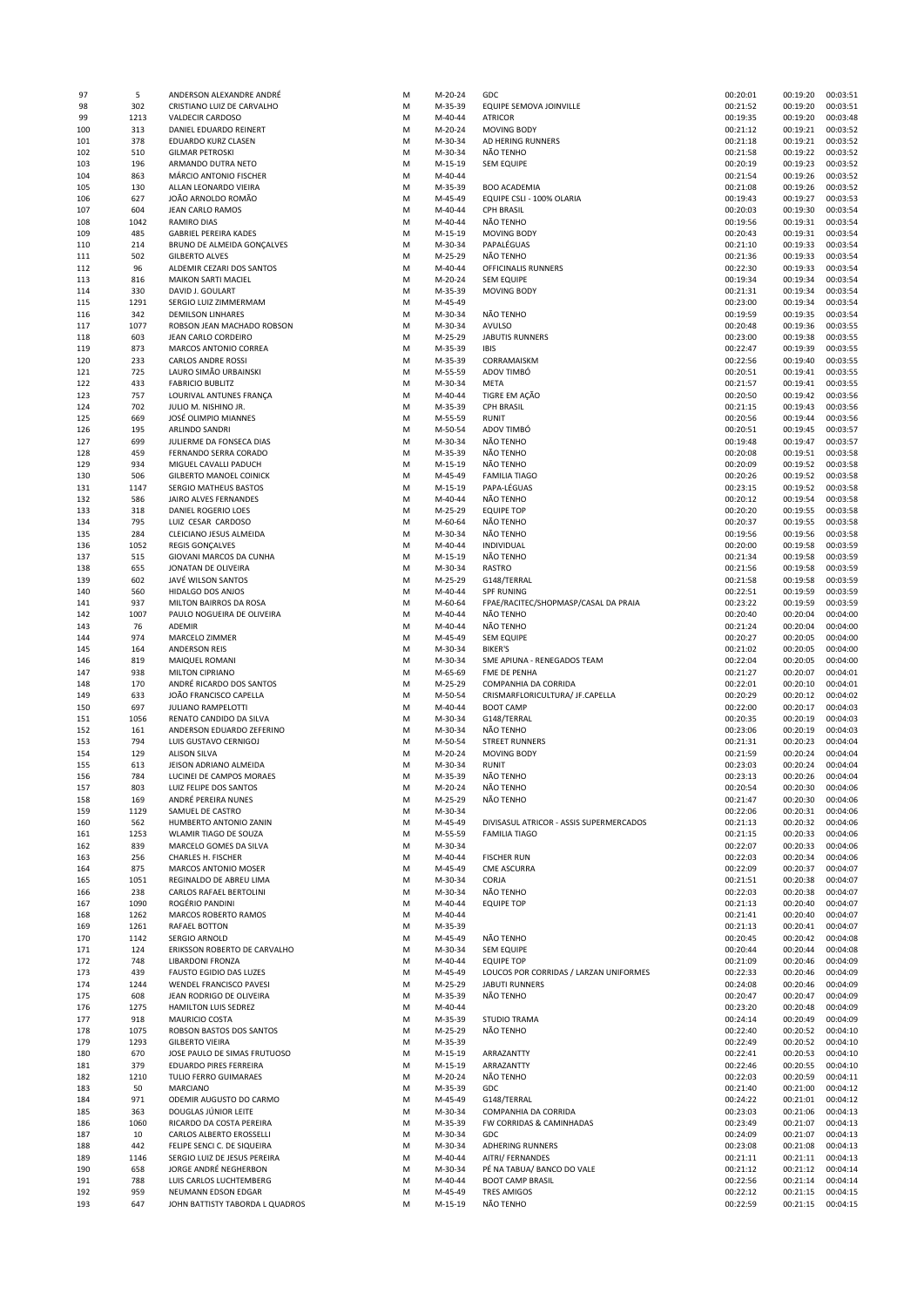| 194 | 605          | JEAN CARLOS HOELLER                       | M | M-40-44 |                          | 00:21:27 | 00:21:18          | 00:04:15 |
|-----|--------------|-------------------------------------------|---|---------|--------------------------|----------|-------------------|----------|
| 195 | 1276         | <b>JACKS SOBRINHO</b>                     | M | M-50-54 |                          | 00:24:14 | 00:21:19          | 00:04:15 |
| 196 | 923          | MAXMILIA DE OLIVEIRA PEREIRA              | M | M-35-39 | NÃO TENHO                | 00:22:17 | 00:21:20          | 00:04:15 |
| 197 | 315          | DANIEL LIMA                               | M | M-35-39 | G148/TERRAL              | 00:23:51 | 00:21:20          | 00:04:15 |
| 198 | 186          | ANTONIO JOSE DE SIQUEIRA                  | M | M-40-44 | NÃO TENHO                | 00:24:23 | 00:21:23          | 00:04:16 |
| 199 | 756          | LOURENÇO ALEXANDRE SOARES                 | M | M-65-69 | FME PENHA SC             | 00:23:01 | 00:21:23          | 00:04:20 |
| 200 | 116          | ALEXANDRE ZULIAN                          | M | M-35-39 | CASA DAS CHAVES          | 00:22:56 | 00:21:25          | 00:04:16 |
| 201 | 28           | <b>ERICSSON VENZON</b>                    | M | M-40-44 | GDC                      | 00:22:59 | 00:21:28          | 00:04:17 |
| 202 | 825          | MANOEL DA COSTA                           | M | M-60-64 | <b>RUNIT</b>             | 00:21:38 | 00:21:29          | 00:04:17 |
| 203 | 849          | MARCELO SAN M. ALMEIDA                    | M | M-30-34 | <b>RUNIT</b>             | 00:24:13 | 00:21:31          | 00:04:18 |
| 204 | 505          | <b>GILBERTO M. CONINCK</b>                | M | M-55-59 | ACRI/ CLINDEX            | 00:21:33 | 00:21:33          | 00:04:18 |
| 205 | 112          | ALEXANDRE BOLOGNINI                       | M | M-30-34 | NÃO TENHO                | 00:23:04 | 00:21:33          | 00:04:18 |
|     | 346          | <b>DIEGO BRETANHA</b>                     |   |         | <b>BANRI RUNNERS</b>     |          |                   |          |
| 206 |              |                                           | M | M-25-29 |                          | 00:23:26 | 00:21:33          | 00:04:18 |
| 207 | 721          | LAERCIO GONÇALVES                         | М | M-65-69 | <b>RUNIT</b>             | 00:23:04 | 00:21:36          | 00:04:26 |
| 208 | 662          | JORGE MOACIR AIRES                        | M | M-55-59 | EU CORRO                 | 00:21:36 | 00:21:36          | 00:04:19 |
| 209 | 37           | JEFFERSON LUIZ CARLOTO                    | M | M-25-29 | GDC                      | 00:22:05 | 00:21:36          | 00:04:19 |
| 210 | 188          | ANTÔNIO MARCOS ALVES                      | M | M-35-39 | ADOV TIMBÓ               | 00:22:44 | 00:21:37          | 00:04:19 |
| 211 | 1014         | PEDRO REIS JUNIOR                         | M | M-35-39 | <b>RUNIT / ART LASER</b> | 00:21:49 | 00:21:39          | 00:04:19 |
| 212 | 1204         | THIAGO FAGNER DE AMORIM                   | M | M-30-34 | DAIANA ONEDA RUNNERS     | 00:21:43 | 00:21:43          | 00:04:20 |
| 213 | 513          | <b>GILSON HORSTMANN</b>                   | M | M-35-39 | <b>EQUIPE TOP</b>        | 00:22:11 | 00:21:45          | 00:04:21 |
| 214 | 1218         | VALMOR DA CONCEIÇAO                       | M | M-55-59 | NÃO TENHO                | 00:21:51 | 00:21:46          | 00:04:21 |
| 215 | 1086         | RODRIGO VIEIRA                            | M | M-30-34 | NÃO TENHO                | 00:22:14 | 00:21:46          | 00:04:21 |
| 216 | 374          | <b>EDMIR LUIZ LINHARES</b>                | M | M-40-44 | <b>CLEITON COSTA</b>     | 00:23:13 | 00:21:46          | 00:04:21 |
| 217 | 90           | <b>ADRIANO SCHEUER</b>                    | M | M-30-34 | FARO                     | 00:22:48 | 00:21:47          | 00:04:21 |
| 218 | 1155         | SIDNEI ROBERTO STINGHEN                   | M | M-50-54 | SR STINGHEN ADVOCACIA    | 00:25:00 | 00:21:47          | 00:04:21 |
| 219 | 95           | <b>ALAN VIGNOLI</b>                       | M | M-20-24 | <b>GRUPO PAPA LÉGUAS</b> | 00:23:19 | 00:21:48          | 00:04:21 |
| 220 | 805          | LUIZ JOSÉ SEDREZ                          | M | M-50-54 | RUNIT                    | 00:24:50 | 00:21:48          | 00:04:21 |
| 221 | 764          | LUCAS LUIZ GARCIA                         | M | M-20-24 | PAPALEGUAS               | 00:23:18 | 00:21:50          | 00:04:21 |
| 222 |              | <b>SERGIO BASTOS</b>                      |   |         | PAPA-LÉGUAS              | 00:25:14 | 00:21:54          | 00:04:22 |
|     | 1143         |                                           | M | M-45-49 |                          |          |                   |          |
| 223 | 192          | ARAN DIEGO BUENO DE QUADRO                | M | M-20-24 | NÃO TENHO                | 00:22:28 | 00:21:55          | 00:04:22 |
| 224 | 1063         | RICARDO LUIZ DEVIGILI                     | M | M-40-44 | ADOV TIMBÓ               | 00:22:55 | 00:21:55          | 00:04:22 |
| 225 | 30           | ERNANDES CABRAL DA SILVA                  | M | M-35-39 | GDC                      | 00:22:49 | 00:21:57          | 00:04:23 |
| 226 | 508          | <b>GILMAR DA SILVA</b>                    | M | M-50-54 | PMSC                     | 00:24:26 | 00:22:00          | 00:04:24 |
| 227 | 914          | <b>MARTIN WAGNER</b>                      | M | M-30-34 | E.T.E.                   | 00:23:02 | 00:22:02          | 00:04:24 |
| 228 | 417          | ERVINO SANDRO GERALDO                     | M | M-45-49 | TIGRE EM AÇÃO            | 00:22:56 | 00:22:04          | 00:04:24 |
| 229 | 588          | <b>JAISON KIENEN</b>                      | M | M-45-49 | <b>EQUIPE TOP</b>        | 00:22:22 | 00:22:05          | 00:04:24 |
| 230 | 355          | DIONEI MARCELO REINERT                    | M | M-35-39 | <b>BOO ACADEMIA</b>      | 00:23:50 | 00:22:08          | 00:04:25 |
| 231 | 200          | AVELINO VENÂNCIO SOARES                   | M | M-50-54 | <b>SEM EQUIPE</b>        | 00:24:07 | 00:22:08          | 00:04:25 |
| 232 | 622          | JHONES JAYME MENEZES                      | М | M-25-29 | G148/TERRAL              | 00:24:34 | 00:22:10          | 00:04:25 |
| 233 | 416          | ERONILDES BELARDINO DE OLIVEIRA           | M | M-60-64 | <b>EQUIPE TOP</b>        | 00:22:12 | 00:22:12          | 00:04:26 |
|     |              |                                           |   |         |                          |          |                   |          |
| 234 | 830          | <b>RENGEL IMOHJ</b>                       | M | M-25-29 | <b>TONI TRAINER</b>      | 00:22:16 | 00:22:16          | 00:04:27 |
| 235 | 67           | VILMAR RODRIGUES APOLINÁRIO               | M | M-40-44 | GDC                      | 00:22:27 | 00:22:19          | 00:04:27 |
| 236 | 1220         | PABOLO DA COSTA                           | М | M-30-34 | <b>SEM EQUIPE</b>        | 00:24:57 | 00:22:20          | 00:04:27 |
| 237 | 207          | BRENO MACIEL DE OLIVEIRA                  | M | M-25-29 | <b>POINT BREAK</b>       | 00:22:21 | 00:22:21          | 00:04:28 |
| 238 | $\mathbf{1}$ | <b>ALBERTO ENCINAS</b>                    | M | M-45-49 | GDC                      | 00:23:33 | 00:22:21          | 00:04:28 |
| 239 | 1208         | <b>TONI TRAINER</b>                       | M | M-30-34 | <b>TONI TRAINER</b>      | 00:22:22 | 00:22:22          | 00:04:28 |
| 240 | 106          | <b>ALEX MAIA</b>                          | M | M-40-44 | <b>EQUIPE</b>            | 00:24:31 | 00:22:22          | 00:04:28 |
| 241 | 1265         | JOABE NOGUEIRA DA SILVA                   | M | M-25-29 |                          | 00:22:59 | 00:22:26          | 00:04:28 |
| 242 | 1149         | <b>SERGIO THEISS</b>                      | M | M-55-59 | NÃO TENHO                | 00:22:31 | 00:22:31          | 00:04:30 |
| 243 | 611          | JEFFERSON ALEXANDRE DE LIZ KILL           | M | M-25-29 | <b>NEUDIR</b>            | 00:23:39 | 00:22:31          | 00:04:30 |
| 244 | 457          | <b>FERNANDO PEREIRA</b>                   | M | M-30-34 | <b>RUNIT</b>             | 00:22:33 | 00:22:33          | 00:04:30 |
| 245 | 383          | <b>EGOMAR PROCHNOW</b>                    | M | M-50-54 | LOUCOS POR CORRIDAS      | 00:24:22 | 00:22:33          | 00:04:30 |
|     | 278          | CLÁUDIO DA SILVA MACHADO                  |   |         | NÃO TENHO                | 00:25:05 | 00:22:34          | 00:04:30 |
| 246 |              |                                           | M | M-30-34 |                          |          |                   |          |
| 247 | 578          | <b>IVAR LUNARDI JUNIOR</b>                | M | M-45-49 | SYNDEX                   | 00:23:22 | 00:22:37          | 00:04:31 |
| 248 | 421          | EVANDRO DUNKA                             | M | M-30-34 | NÃO TENHO                | 00:25:50 | 00:22:43          | 00:04:32 |
| 249 | 772          | <b>LUCAS ZENI</b>                         | M | M-30-34 | RUNIT                    | 00:22:45 | 00:22:45          | 00:04:33 |
| 250 | 197          | AROLDO ADEMIR PEREIRA                     | M | M-20-24 | NÃO TENHO                | 00:25:09 | 00:22:45          | 00:04:33 |
| 251 | 163          | ANDERSON MACHADO DA SILVA                 | M | M-25-29 | NÃO TENHO                | 00:24:33 | 00:22:46          | 00:04:33 |
| 252 | 792          | LUIS FERNANDO RIBEIRO ALVES               | M | M-50-54 | AVULSO                   | 00:24:46 | 00:22:46          | 00:04:33 |
| 253 | 104          | ALESSANDRO NICOLO DELL AIRA               | M | M-30-34 | <b>FW CORRIDAS</b>       | 00:25:30 | 00:22:46          | 00:04:33 |
| 254 | 869          | MARCO ANTÔNIO SIMÃO                       | M | M-25-29 | <b>TONI TRAINER</b>      | 00:22:47 | 00:22:47 00:04:33 |          |
| 255 | 54           | MAURÍCIO TASINAFO SILVA                   | М | M-35-39 | GDC                      | 00:25:51 | 00:22:53          | 00:04:34 |
| 256 | 961          | NICOLAS ARTULINO SCHIMITT                 | М | M-20-24 | <b>TONI TRAINER</b>      | 00:22:55 | 00:22:55          | 00:04:34 |
| 257 | 1231         | VICTOR VINICIUS GONZAGA VALDEVINO         | M | M-20-24 | NÃO TENHO                | 00:25:10 | 00:22:55          | 00:04:34 |
| 258 | 868          | MARCO ANTONIO DELGADO                     | M | M-60-64 | MEGASUL IMÓVEIS          | 00:23:40 | 00:22:56          | 00:04:30 |
| 259 | 182          | ANGELO JOAO TIAGO DE SOUZA                | M | M-50-54 | <b>FAMILIA TIAGO</b>     | 00:23:05 | 00:23:00          | 00:04:36 |
| 260 | 1256         | YURI DA SILVA RIBEIRO                     | M | M-20-24 | NÃO TENHO                | 00:23:04 | 00:23:04          | 00:04:36 |
| 261 | 415          | <b>ERICO VIEIRA</b>                       | M | M-30-34 | NÃO TENHO                | 00:26:13 | 00:23:04          | 00:04:36 |
| 262 | 79           | ADERBAL MORELLI JUNIOR                    | M | M-50-54 | NÃO TENHO                | 00:23:05 | 00:23:05          | 00:04:36 |
|     |              |                                           |   | M-55-59 |                          |          |                   |          |
| 263 | 791          | LUIS FERNANDO BENEDIKT JOSEPH GOLDSCHMIDT | M |         | RGK                      | 00:23:57 | 00:23:06          | 00:04:37 |
| 264 | 1032         | RAFAEL JONAS DAHLKE                       | M | M-35-39 | NÃO TENHO                | 00:25:25 | 00:23:08          | 00:04:37 |
| 265 | 467          | <b>FORTUNATO CARO</b>                     | M | M-55-59 | <b>SEM EQUIPE</b>        | 00:23:09 | 00:23:09          | 00:04:37 |
| 266 | 815          | MAIKO FELIPE MIRANDA                      | M | M-20-24 | <b>KNN IDIOMAS</b>       | 00:25:58 | 00:23:10          | 00:04:37 |
| 267 | 1159         | SILVANO MARCON DANDOLINI                  | M | M-30-34 | AD HERING BLUMENAU       | 00:23:12 | 00:23:12          | 00:04:38 |
| 268 | 548          | <b>HEITOR KILL</b>                        | M | M-50-54 | NEUDIR                   | 00:26:36 | 00:23:14          | 00:04:38 |
| 269 | 347          | DIEGO DOGNINI                             | M | M-25-29 | NÃO TENHO                | 00:26:02 | 00:23:16          | 00:04:39 |
|     |              |                                           |   | M-40-44 | CBSCORRIDA@GMAIL.COM     | 00:24:38 | 00:23:18          | 00:04:39 |
| 270 | 110          | ALEXANDER BITTENCOURT                     | M |         |                          |          |                   |          |
| 271 | 964          | NILDOMAR F DA SILVA                       | M | M-65-69 | NÃO TENHO                | 00:23:31 | 00:23:20          | 00:04:39 |
| 272 | 279          | CLAUDIO HENRIQUE CONCEIÇÃO DE OLIVEIRA    | M | M-20-24 | NÃO TENHO                | 00:25:49 | 00:23:22          | 00:04:40 |
| 273 | 1092         | ROGERIO TOMIO                             | M | M-30-34 | <b>TONI TRAINER</b>      | 00:23:23 | 00:23:23          | 00:04:40 |
| 274 | 1274         | ANTONIO VITOR VIEIRA                      | M | M-70-99 |                          | 00:24:41 | 00:23:24          | 00:04:40 |
| 275 | 82           | ADILSON PROTASIO LEITE                    | M | M-40-44 | NÃO TENHO                |          | 00:23:25          | 00:04:40 |
|     | 80           |                                           | M |         |                          | 00:23:25 |                   |          |
| 276 |              | ADILSON BARBOSA                           |   | M-30-34 | G148/TERRAL              | 00:23:47 | 00:23:26          | 00:04:40 |
| 277 | 58           | PAULO ROBERTO GONÇALVES                   | M | M-35-39 | GDC                      | 00:25:19 | 00:23:27          | 00:04:41 |
| 278 | 281          | <b>CLAUDIO TOSO</b>                       | M | M-40-44 | PROPRIO                  | 00:23:53 | 00:23:32          | 00:04:42 |
| 279 | 1219         | VALTER LUIZ BORBA                         | M | M-40-44 | TIGRE EM AÇÃO            | 00:23:35 | 00:23:35          | 00:04:42 |
| 280 | 770          | LUCAS RODRIGUES CARNEIRO                  | M | M-15-19 | ARRAZANTTY               | 00:25:23 | 00:23:35          | 00:04:42 |
| 281 | 958          | NELTO DE JESUS DO NASCIMENTO              | M | M-40-44 | NÃO TENHO                | 00:24:18 | 00:23:36          | 00:04:43 |
| 282 | 438          | FAUSTENIO JOÃO DOS SANTOS                 | М | M-45-49 | G148/TERRAL              | 00:26:32 | 00:23:39          | 00:04:43 |
| 283 | 369          | <b>EDERSON COSTA</b>                      | M | M-30-34 | <b>SPF RUNNING</b>       | 00:23:41 | 00:23:41          | 00:04:43 |
| 284 | 654          | JONAS LUCHTEMBERG                         | М | M-35-39 | RUNIT                    | 00:24:20 | 00:23:41          | 00:04:51 |
| 285 | 495          | GEOVANI PEREIRA DA SILVA                  | M | M-30-34 | G148/TERRAL              | 00:27:00 | 00:23:42          | 00:04:44 |
| 286 | 836          | MARCELO CORREA RODRIGUES                  | М | M-45-49 | EU CORRO                 | 00:24:04 | 00:23:43          | 00:04:44 |
| 287 | 1028         | RAFAEL DE SOUZA                           | M | M-30-34 | VAS                      | 00:23:50 | 00:23:50          | 00:04:45 |
| 288 | 1003         | PAULO EGYDIO BERKENBROCK                  | M | M-30-34 | <b>BERKENBROCK</b>       | 00:25:39 | 00:23:53          | 00:04:46 |
| 289 | 763          | LUCAS JESUÍNO DA COSTA                    | M | M-20-24 | <b>KNN IDIOMAS</b>       | 00:25:36 | 00:23:55          | 00:04:46 |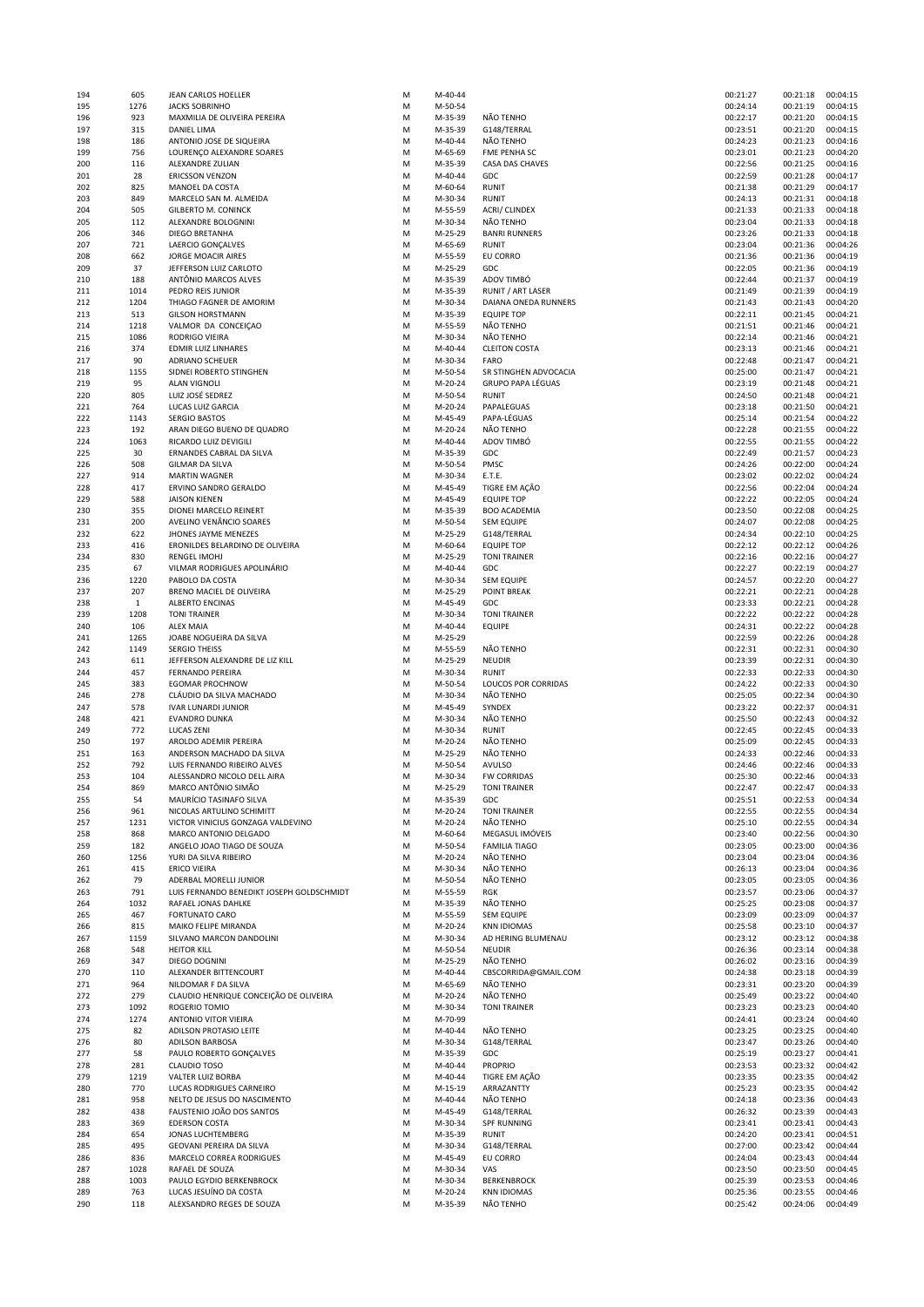| 291 | 1004 | PAULO FERNANDO ZOREK                 | М | M-30-34 | <b>TONI TRAINER</b>          | 00:24:11 | 00:24:11 | 00:04:49 |
|-----|------|--------------------------------------|---|---------|------------------------------|----------|----------|----------|
| 292 | 862  | MARCIO AGUIRRA                       | M | M-45-49 | <b>CORRA MAIS KM</b>         | 00:24:39 | 00:24:13 | 00:04:50 |
| 293 | 115  | ALEXANDRE DO NASCIMENTO              | М | M-30-34 | NÃO TENHO                    | 00:26:06 | 00:24:13 | 00:04:50 |
| 294 | 1057 | RENATO ISAIAS BRAGA                  | M | M-60-64 | G148/TERRAL                  | 00:26:32 | 00:24:13 | 00:04:50 |
|     |      |                                      |   |         |                              |          |          |          |
| 295 | 316  | DANIEL MAFRA                         | M | M-25-29 | <b>TONI TRAINER</b>          | 00:24:17 | 00:24:17 | 00:04:51 |
| 296 | 455  | FERNANDO LUIZ BELLO                  | M | M-30-34 | DAIANA ONEDA RUNNERS         | 00:24:18 | 00:24:18 | 00:04:51 |
| 297 | 844  | MARCELO NERI PEREIRA                 | M | M-30-34 | EQUIPE CSLI - 100% OLARIA    | 00:25:11 | 00:24:26 | 00:04:52 |
| 298 | 592  | JANDER ANTÖNIO PINHA                 | M | M-30-34 | <b>EQUIPE TOP</b>            | 00:25:04 | 00:24:28 | 00:04:53 |
| 299 | 634  | JOAO FRANCISCO SIEGEL                | M | M-35-39 | <b>SEM EQUIPE</b>            | 00:24:29 | 00:24:29 | 00:04:53 |
| 300 | 678  | JOVANI PADILHA DA SILVA              | M | M-50-54 |                              | 00:24:42 | 00:24:30 | 00:04:54 |
| 301 | 636  | JOAO GUILHERME PETTER                | M | M-50-54 | NÃO TENHO                    | 00:25:57 | 00:24:31 | 00:04:54 |
|     |      |                                      |   |         |                              |          |          |          |
| 302 | 1116 | ROVIER RAULINO CLAUDINO FRONZA       | M | M-50-54 | <b>EQUIPE TOP</b>            | 00:25:17 | 00:24:34 | 00:04:54 |
| 303 | 629  | JOAO CARLOS D. SAMPAIO               | M | M-35-39 | RUN CLASS TIME               | 00:24:36 | 00:24:36 | 00:04:55 |
| 304 | 833  | MARCELO AUGUSTO DE ABREU             | M | M-40-44 | <b>RUN+TEAM</b>              | 00:25:59 | 00:24:36 | 00:04:55 |
| 305 | 509  | <b>GILMAR GONÇALVES</b>              | M | M-55-59 | NÃO TENHO                    | 00:26:07 | 00:24:36 | 00:04:55 |
| 306 | 293  | <b>CLEVERSON FELIPE</b>              | M | M-35-39 | <b>POINT BREAK</b>           | 00:24:37 | 00:24:37 | 00:04:55 |
| 307 | 305  | <b>CYRIO RODRIGUES NETO</b>          | M | M-30-34 | NÃO TENHO                    | 00:26:19 | 00:24:43 | 00:04:56 |
|     |      |                                      |   |         |                              |          |          |          |
| 308 | 577  | IVAN KUSNIER DE BRITO                | M | M-25-29 | NÃO TENHO                    | 00:28:12 | 00:24:44 | 00:04:56 |
| 309 | 1080 | RODRIGO ANDERLE                      | M | M-40-44 | <b>SPF RUNING</b>            | 00:27:41 | 00:24:47 | 00:04:57 |
| 310 | 683  | JUAN RODRIGO EMERIM                  | M | M-40-44 | NÃO TENHO                    | 00:24:50 | 00:24:50 | 00:04:57 |
| 311 | 679  | JOVINO DE SIQUEIRA NETO              | M | M-45-49 | NÃO TENHO                    | 00:24:51 | 00:24:51 | 00:04:58 |
| 312 | 1230 | VICTOR LUIZ DE FARIAS                | M | M-40-44 | SEM                          | 00:24:53 | 00:24:53 | 00:04:58 |
| 313 | 872  | EDSON DE SOUZA                       | M | M-30-34 | <b>SEM EQUIPE</b>            | 00:24:54 | 00:24:54 | 00:04:58 |
|     |      |                                      |   |         |                              |          |          |          |
| 314 | 664  | JORGE UMINSKI MARTELLI               | M | M-55-59 | COMPANHIA DA CORRIDA         | 00:26:47 | 00:24:56 | 00:04:58 |
| 315 | 208  | BRIDENOR TRIGUEIRO COSTA NETO        | M | M-35-39 | NÃO TENHO                    | 00:28:19 | 00:24:56 | 00:04:58 |
| 316 | 659  | JORGE AURÉLIO KRÜGER                 | M | M-55-59 | NÃO TENHO                    | 00:26:18 | 00:24:58 | 00:04:59 |
| 317 | 698  | JULIANO REULES CORRÊA                | M | M-35-39 | NÃO TENHO                    | 00:25:58 | 00:24:59 | 00:04:59 |
| 318 | 741  | LEO FELIPE AMARAL SENGER             | M | M-30-34 | NÃO TENHO                    | 00:27:26 | 00:24:59 | 00:04:59 |
| 319 | 165  | ANDRÉ CENI                           | M | M-45-49 | G148/TERRAL                  | 00:27:06 | 00:25:01 | 00:05:00 |
|     |      |                                      |   |         |                              |          |          |          |
| 320 | 832  | MARCELO                              | М | M-40-44 | NÃO TENHO                    | 00:25:05 | 00:25:05 | 00:05:00 |
| 321 | 943  | MOIZES CLODOALDO PAPA FILHO          | M | M-25-29 | EQUIPE JULIO CASTRO          | 00:26:07 | 00:25:05 | 00:05:00 |
| 322 | 975  | OSMAR FRANÇA ALVES                   | M | M-50-54 | NÃO TENHO                    | 00:27:39 | 00:25:08 | 00:05:01 |
| 323 | 1010 | PAULO ROBERTO LESSA                  | M | M-25-29 | DAIANA ONEDA PERSONAL        | 00:25:09 | 00:25:09 | 00:05:01 |
| 324 | 1009 | PAULO ROBERTO LADWIG                 | M | M-50-54 | NÃO TENHO                    | 00:27:12 | 00:25:09 | 00:05:01 |
| 325 | 349  | DIEGO MURILO VARGAS                  | M | M-30-34 | ACADEMIA INFINITY LIFE       | 00:27:42 | 00:25:15 | 00:05:03 |
|     |      |                                      |   |         |                              |          |          |          |
| 326 | 1084 | RODRIGO RIBEIRO MONIN                | M | M-30-34 | <b>RUNIT</b>                 | 00:25:16 | 00:25:16 | 00:05:03 |
| 327 | 1045 | RAPHAEL MAQUES BARLAVENTO SALES      | M | M-20-24 | NÃO TENHO                    | 00:28:18 | 00:25:18 | 00:05:03 |
| 328 | 800  | LUIZ CESAR NIEHUES                   | M | M-60-64 | <b>SEM EQUIPE</b>            | 00:25:37 | 00:25:20 | 00:05:03 |
| 329 | 351  | DIEGO RAMON VALLE VITAL              | M | M-30-34 | NÃO TENHO                    | 00:25:22 | 00:25:22 | 00:05:04 |
| 330 | 848  | <b>MARCELO RODRIGUES</b>             | M | M-40-44 | NÃO TENHO                    | 00:27:57 | 00:25:24 | 00:05:04 |
| 331 | 1117 | RUBENS GIESELER JUNIOR               | M | M-35-39 | NÃO TENHO                    | 00:25:28 | 00:25:28 | 00:05:05 |
|     |      |                                      |   |         |                              |          |          |          |
| 332 | 797  | LUIZ CARLOS ORTIZ DE CASTILHO JUNIOR | M | M-25-29 | NÃO TENHO                    | 00:25:29 | 00:25:29 | 00:05:05 |
| 333 | 280  | CLAUDIO LOPES DE OLIVEIRA            | M | M-35-39 | NÃO POSSUI                   | 00:25:30 | 00:25:30 | 00:05:06 |
| 334 | 614  | JELSON FELIPE PLOTEGHER              | M | M-25-29 | <b>TONI TRAINER</b>          | 00:25:31 | 00:25:31 | 00:05:06 |
| 335 | 43   | JOSÉ FABIO FERREIRA DA SILVA         | M | M-35-39 | GDC                          | 00:26:19 | 00:25:33 | 00:05:06 |
| 336 | 639  | JOAO SOARES MOTA                     | M | M-55-59 | ATRICOR                      | 00:26:13 | 00:25:34 | 00:05:06 |
| 337 | 1162 | SILVONEI SILVA                       | M | M-30-34 | G148/TERRAL                  | 00:25:35 | 00:25:35 | 00:05:06 |
|     |      |                                      |   |         |                              |          |          |          |
| 338 | 1030 | RAFAEL FABRICIO SEDREX               | M | M-25-29 | ACADEMIA INFINITY LIFE       | 00:27:57 | 00:25:36 | 00:05:07 |
| 339 | 568  | ILTON OSCAR WILLRICH                 | M | M-65-69 | <b>SEM EQUIPE</b>            | 00:27:46 | 00:25:37 | 00:05:07 |
| 340 | 646  | JOELSOM ARNOLDO                      | M | M-25-29 | <b>SEM EQUIPE</b>            | 00:27:09 | 00:25:37 | 00:05:07 |
| 341 | 1073 | <b>ROBERTO RUSSI</b>                 | М | M-50-54 | VAS                          | 00:25:41 | 00:25:41 | 00:05:07 |
| 342 | 973  | ONIVALDO DO CARMO (NEKA)             | M | M-50-54 | G148/TERRAL                  | 00:28:07 | 00:25:42 | 00:05:08 |
|     | 734  | <b>LEANDRO RAFAEL</b>                | М | M-30-34 | RUNIT                        | 00:25:43 | 00:25:43 | 00:05:08 |
| 343 |      |                                      |   |         |                              |          |          |          |
| 344 | 234  | CARLOS ATILIO GAMBA                  | M | M-25-29 | <b>TONI TRAINER</b>          | 00:25:45 | 00:25:45 | 00:05:09 |
| 345 | 1035 | RAFAEL POLEZA ROSLINDO               | M | M-25-29 | NÃO TENHO                    | 00:28:55 | 00:25:45 | 00:05:09 |
| 346 | 215  | BRUNO KUGLER SCHULTE DA SILVA        | M | M-20-24 | <b>S&amp;S ADVOCACIA</b>     | 00:29:04 | 00:25:48 | 00:05:09 |
| 347 | 672  | JOSÉ RICARDO DE MIRANDA              | M | M-35-39 | CADO E JAQUE                 | 00:27:33 | 00:25:49 | 00:05:09 |
| 348 | 257  | <b>CHARLES KREMER</b>                | M | M-40-44 | <b>MOVING BODY</b>           | 00:27:58 | 00:25:49 | 00:05:09 |
| 349 | 248  | CÉLIO ROBERTO GAMA SILVA             | M | M-35-39 | ADOV TIMBO                   | 00:25:56 | 00:25:56 | 00:05:10 |
|     |      |                                      |   |         |                              |          |          |          |
| 350 | 854  | MARCELO WIPPEL DA SILVA              | M | M-30-34 | UNIRUNNERS                   | 00:25:56 | 00:25:56 | 00:05:10 |
| 351 | 499  | <b>GERSON LUIS FACHINI</b>           | M | M-50-54 | <b>FACHINI'S RUN</b>         | 00:29:05 | 00:25:57 | 00:05:11 |
| 352 | 461  | FILIPE POSSAMAI DE SOUZA             | M | M-25-29 | POLENTA COM GALINHA          | 00:25:58 | 00:25:58 | 00:05:11 |
| 353 | 131  | ALZEMIR A RAFAEL                     | М | M-45-49 | NÃO TENHO                    | 00:26:45 | 00:25:59 | 00:05:11 |
| 354 | 75   | ADEMAR LÚCIO MACHADO COELHO          | M | M-35-39 | <b>SEM EQUIPE</b>            | 00:26:01 | 00:26:01 | 00:05:12 |
| 355 | 980  | PABLITO DEMONTI                      | M | M-35-39 | COMPANHIA DA CORRIDA         | 00:27:45 | 00:26:02 | 00:05:12 |
|     |      |                                      |   |         |                              |          |          |          |
| 356 | 78   | ADENIR JOSE NSCHNEIDER               | M | M-55-59 | NÃO TENHO                    | 00:26:04 | 00:26:04 | 00:05:12 |
| 357 | 965  | NILSON ROBERTO VIEIRA SCHAICH        | M | M-30-34 | NÃO TENHO                    | 00:26:05 | 00:26:05 | 00:05:12 |
| 358 | 569  | INACIO DA SILVA MAFRA                | M | M-65-69 | FME DE PENHA                 | 00:26:07 | 00:26:07 | 00:05:13 |
| 359 | 1017 | PETER PAL TOM LITVAY                 | M | M-70-99 | OFFICINALIS RUNNERS          | 00:26:07 | 00:26:07 | 00:05:13 |
| 360 | 1280 | <b>ROGER MARTINS</b>                 | М | M-35-39 |                              | 00:26:13 | 00:26:13 | 00:05:14 |
| 361 | 364  | DOUGLAS K. CINTRA                    | М | M-30-34 | <b>TONI TRAINER</b>          | 00:26:15 | 00:26:15 | 00:05:15 |
| 362 | 585  | JAIR CARLOS OLINEK                   | M | M-50-54 | NÃO TENHO                    | 00:28:03 | 00:26:16 | 00:05:15 |
|     |      |                                      |   |         | <b>SEM EQUIPE</b>            |          |          |          |
| 363 | 568  | ILTON OSCAR WILLRICH                 | M | M-65-69 |                              | 00:27:46 | 00:26:20 | 00:05:22 |
| 364 | 269  | CLANDIO NOVA CRUZ BANDEIRA           | M | M-55-59 | <b>RUNIT</b>                 | 00:27:22 | 00:26:20 | 00:05:15 |
| 365 | 842  | MARCELO MARTINS                      | M | M-25-29 | ESPAÇO FUNCIONAL BOMBINHAS   | 00:27:01 | 00:26:22 | 00:05:16 |
| 366 | 377  | EDUARDO DE MOURA                     | М | M-25-29 | NÃO TENHO                    | 00:27:02 | 00:26:23 | 00:05:16 |
| 367 | 637  | JOÃO JEREMIAS PEREIRA MARTINS        | М | M-70-99 | VAS                          | 00:26:53 | 00:26:23 | 00:05:22 |
| 368 | 113  | ALEXANDRE CIPRIANI                   | М | M-25-29 | NÃO TENHO                    | 00:26:24 | 00:26:24 | 00:05:16 |
|     |      |                                      |   |         |                              |          |          |          |
| 369 | 229  | CARLOS ALEXANDRE DE O. BITTENCURT    | М | M-30-34 | <b>RUNIT</b>                 | 00:26:26 | 00:26:26 | 00:05:16 |
| 370 | 102  | ALESSANDRO CERVI                     | М | M-35-39 | <b>TONI TRAINER</b>          | 00:26:34 | 00:26:34 | 00:05:18 |
| 371 | 1292 | EDER NASCIMENTO                      | М | M-30-34 |                              | 00:26:36 | 00:26:36 | 00:05:19 |
| 372 | 1145 | SERGIO KIST                          | М | M-40-44 | RUN CLASS TIME               | 00:26:43 | 00:26:43 | 00:05:20 |
| 373 | 348  | DIEGO JOÃO VENTURA                   | M | M-30-34 | <b>TAINHAS VOADORAS</b>      | 00:28:31 | 00:26:44 | 00:05:20 |
| 4   | 735  | LEANDRO ROZA                         | М | M-70-99 | PREFEITURA M.DOUTOR PEDRINHO | 00:27:50 | 00:26:45 | 00:05:25 |
|     |      |                                      |   |         |                              |          |          |          |
| 375 | 977  | OTAVIO ALAN GOMES VENERA             | M | M-15-19 | ARRAZANTTY                   | 00:28:37 | 00:26:49 | 00:05:21 |
| 376 | 1095 | ROMÁRIO DA SILVA OLIVEIRA            | М | M-25-29 | G148/TERRAL                  | 00:26:51 | 00:26:51 | 00:05:22 |
| 377 | 1097 | RONA DOMINGOS SILVEIRA               | M | M-35-39 | <b>RUNIT</b>                 | 00:29:29 | 00:26:51 | 00:05:22 |
| 379 | 504  | GILBERTO CARLOS SILVEIRA DE AVILA    | М | M-35-39 | NÃO TENHO                    | 00:26:54 | 00:26:54 | 00:05:22 |
| 5   | 491  | <b>GENESIO DOS SANTOS</b>            | M | M-70-99 | G148/TERRAL                  | 00:30:33 | 00:26:54 | 00:05:26 |
| 380 | 42   | JORGE GONÇALVES DA SILVA             | M | M-30-34 | GDC                          | 00:27:24 | 00:26:55 | 00:05:22 |
|     | 1281 | MARCUS VINICIUS DA SILVA             |   |         |                              | 00:29:59 | 00:27:01 | 00:05:24 |
| 381 |      |                                      | M | M-15-19 |                              |          |          |          |
| 382 | 587  | JAIRO MACIEL CARDOSO                 | M | M-50-54 | VAS                          | 00:27:02 | 00:27:02 | 00:05:24 |
| 383 | 736  | LEAONARDO M. PEDRO                   | M | M-35-39 | <b>RUNIT</b>                 | 00:29:43 | 00:27:02 | 00:05:24 |
| 384 | 97   | ALECIO CUNHA                         | M | M-65-69 | NÃO TENHO                    | 00:30:30 | 00:27:03 | 00:05:24 |
| 385 | 926  | MAYCON DA COSTA CARVALHO             | M | M-35-39 | NÃO TENHO                    | 00:29:01 | 00:27:10 | 00:05:25 |
| 386 | 18   | DARLAM GEHM ZART                     | М | M-20-24 | GDC                          | 00:27:14 | 00:27:14 | 00:05:26 |
| 387 | 381  | EDUARDO V. DE SOUZA                  | M | M-30-34 | <b>TONI TRAINER</b>          | 00:27:20 | 00:27:20 | 00:05:27 |
|     |      |                                      |   |         |                              |          |          |          |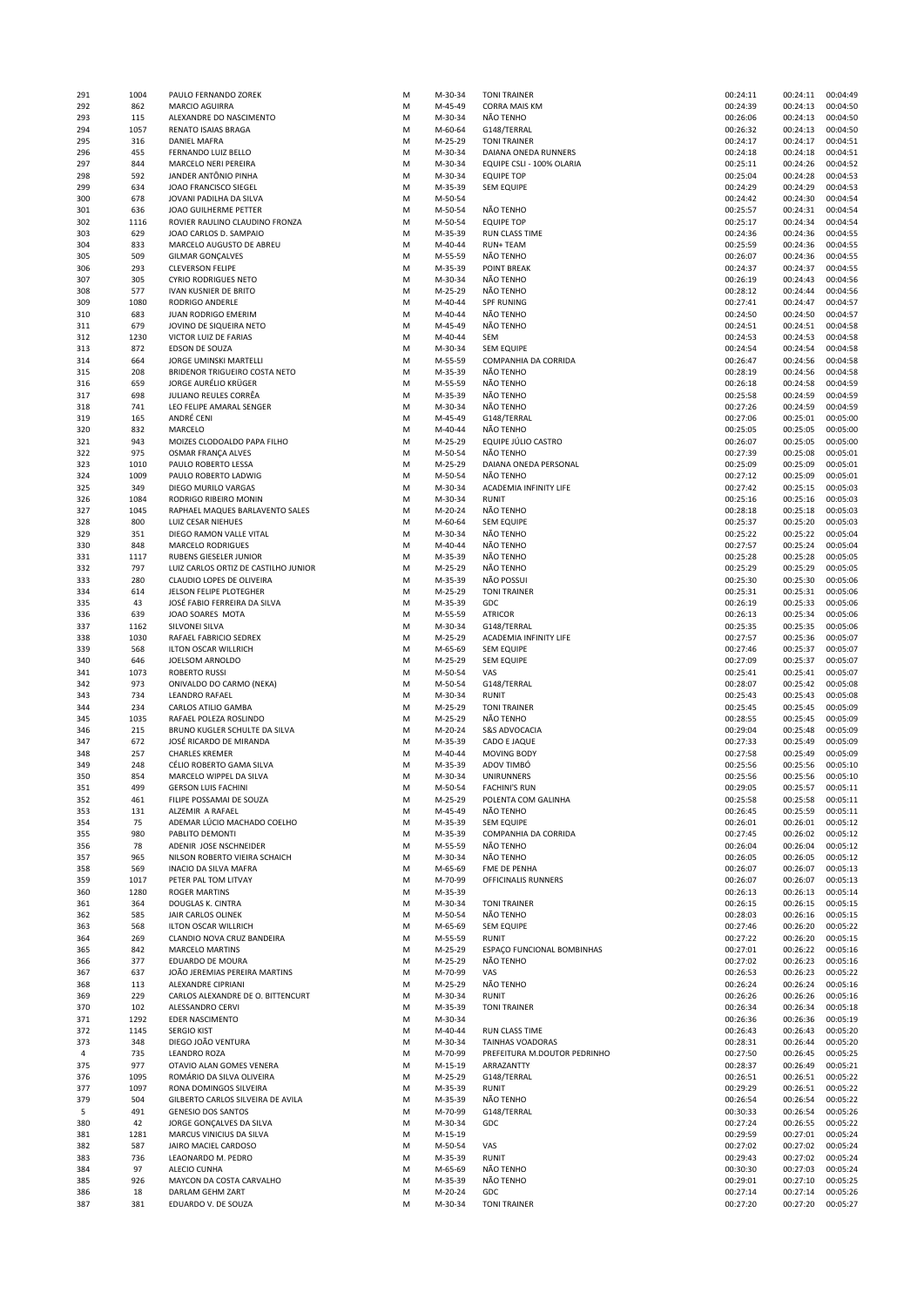| 388        | 376            | EDUARDO AFONSO VINHOLI                               | M      | M-50-54              | FW CORRIDAS & CAMINHADAS              | 00:30:06             | 00:27:20             | 00:05:27             |
|------------|----------------|------------------------------------------------------|--------|----------------------|---------------------------------------|----------------------|----------------------|----------------------|
| 389        | 845            | MARCELO PISSETTI MACHADO                             | M      | M-35-39              | RUN CLASS TIME                        | 00:27:27             | 00:27:27             | 00:05:29             |
| 390        | 606            | JEAN PAULO LOPES DE OLIVEIRA                         | M      | M-20-24              | G148/TERRAL                           | 00:29:10             | 00:27:28             | 00:05:29             |
| 391        | 33             | GABRIEL ROSLINDO DE OLIVEIRA                         | M      | M-20-24              | GDC                                   | 00:27:30             | 00:27:30             | 00:05:30             |
| 392        | 475<br>820     | FRANCISCO EDUARDO JOHANNSEN                          | M      | M-30-34              | NÃO TENHO                             | 00:29:30<br>00:28:23 | 00:27:30<br>00:27:34 | 00:05:30<br>00:05:30 |
| 393<br>394 | 1020           | SIDNEI DO CAMPO COSTA<br>PITER ARAUJO                | M<br>M | M-45-49<br>M-30-34   | PRIDE WAY                             | 00:28:58             | 00:27:38             | 00:05:31             |
| 395        | 762            | LUCAS DENARDIN MELLO                                 | M      | M-25-29              | NÃO TENHO                             | 00:28:28             | 00:27:42             | 00:05:32             |
| 396        | 81             | <b>ADILSON INACIO</b>                                | M      | M-35-39              | NÃO TENHO                             | 00:31:09             | 00:27:48             | 00:05:33             |
| 397        | 826            | MANOEL FERNANDO MOREIRA FILHO                        | M      | M-45-49              | RUN CLASS TIME                        | 00:27:51             | 00:27:51             | 00:05:34             |
| 398        | 414            | <b>ERICK DOMATOS</b>                                 | M      | M-30-34              | NÃO TENHO                             | 00:27:51             | 00:27:51             | 00:05:34             |
| 399        | 1221           | VANDERLÚCIO TONI CORRÊA                              | M      | M-25-29              | <b>SEM EQUIPE</b>                     | 00:29:02             | 00:27:55             | 00:05:34             |
| 400        | 742            | LEONARDO GERMANO SOUZA SILVA                         | M      | M-40-44              | EDUCATIVE                             | 00:30:15             | 00:28:06             | 00:05:37             |
| 401        | 653            | <b>JONAS GROH</b>                                    | M      | M-25-29              | <b>TONI TRAINER</b>                   | 00:28:07             | 00:28:07             | 00:05:37             |
| 402        | 783            | LUCIMERE ULER SIQUELA                                | M      | M-40-44              | <b>RUN CLASS TIME</b>                 | 00:28:13             | 00:28:13             | 00:05:38             |
| 403        | 1019           | PIERRE DEMONTI                                       | M      | M-35-39              | NÃO TENHO                             | 00:28:15             | 00:28:15             | 00:05:39             |
| 404        | 213            | BRUNO CASSIANO DE SENA                               | M      | M-25-29              | NÃO TENHO                             | 00:28:16             | 00:28:16             | 00:05:39             |
| 405        | 714            | <b>KAZUHIKO GUSHIKEN</b>                             | M      | M-40-44              | <b>EDUCATIVE</b>                      | 00:28:21             | 00:28:21             | 00:05:40             |
| 406        | 1074           | ROBERTO VIEIRA DE JESUS                              | M      | M-35-39              | GRUPO DE CORRIDA RUN UP               | 00:28:21             | 00:28:21             | 00:05:40             |
| 407        | 294            | CLIALDO JOSÉ FERREIRA JÚNIOR                         | M      | M-35-39              | HIDRATAMOS COM CERVEJA                | 00:28:24             | 00:28:24             | 00:05:40             |
| 408        | 1269           | <b>GABRIEL ARTHUR JAHOWICZ</b>                       | M      | M-15-19              |                                       | 00:28:27             | 00:28:27             | 00:05:41             |
| 409        | 1154           | SIDNEI MARCOS NAGEL                                  | M      | M-50-54              | NAGEL                                 | 00:31:48             | 00:28:27             | 00:05:41             |
| 410        | 105            | ALESSANDRO ONO                                       | M      | M-35-39              | NÃO TENHO                             | 00:30:58             | 00:28:38             | 00:05:43             |
| 411        | 458            | FERNANDO R.W. DE OLIVEIRA                            | M      | M-30-34              | FW CORRIDAS & CAMINHADAS              | 00:31:21             | 00:28:45             | 00:05:45             |
| 412        | 649            | VINICIUS FERRA GUIMARÃES                             | M      | M-60-64              | <b>SEM EQUIPE</b>                     | 00:28:48             | 00:28:48             | 00:05:45             |
| 413        | 230            | CARLOS ALEXANDRE FERREIRA                            | M      | M-35-39              | <b>RUN+ TEAM</b>                      | 00:28:52             | 00:28:52             | 00:05:46             |
| 414        | 539            | <b>GUILHERME FELIPE</b><br>MARCO ROBERTO KLANN       | M      | M-35-39<br>M-25-29   |                                       | 00:29:04             | 00:29:04             | 00:05:48             |
| 415        | 871<br>796     | LUIZ ANTONIO DA SILVA                                | M<br>M |                      | NÃO TENHO<br><b>CAMBORD BORDADOS</b>  | 00:29:04<br>00:29:04 | 00:29:04<br>00:29:04 | 00:05:48<br>00:05:48 |
| 416<br>417 | 1161           | SILVIO JOSÉ VIEIRA                                   | M      | M-45-49<br>M-55-59   | <b>BOO ACADEMIA</b>                   | 00:32:00             | 00:29:07             | 00:05:49             |
| 418        | 41             | JONATHAN KEVIN SOARES DE BRAGA                       | M      | M-20-24              | GDC                                   | 00:31:31             | 00:29:12             | 00:05:50             |
| 419        | 781            | LUCIANO DOS SANTOS                                   | M      | M-35-39              | VAS                                   | 00:29:15             | 00:29:15             | 00:05:51             |
| 420        | 838            | MARCELO DE SOUZA                                     | M      | M-30-34              | HIDRATAMOS COM CERVEJA                | 00:29:25             | 00:29:25             | 00:05:52             |
| 421        | 190            | ANTONY DE OLIVEIRA SILVEIRA                          | M      | M-15-19              | <b>FAMILIA FERNANDES</b>              | 00:29:26             | 00:29:26             | 00:05:52             |
| 422        | 114            | ALEXANDRE DE ARAUJO GARCIA                           | M      | M-25-29              | EU MESMO!                             | 00:30:12             | 00:29:26             | 00:05:52             |
| 423        | 1282           | PEDRO EVANDRO ALVIN DE FARIA                         | M      | M-40-44              |                                       | 00:29:28             | 00:29:28             | 00:05:53             |
| 424        | 846            | MARCELO REZENDE DE MACEDO                            | M      | M-40-44              | NÃO TENHO                             | 00:29:31             | 00:29:31             | 00:05:54             |
| 425        | 667            | JOSÉ ELIAS BORBA                                     | M      | M-50-54              | PAPALÉGUAS                            | 00:29:35             | 00:29:35             | 00:05:54             |
| 426        | 317            | DANIEL NISSOLA VARELA                                | M      | M-25-29              | G148/TERRAL                           | 00:32:37             | 00:29:35             | 00:05:54             |
| 427        | 368            | EDER CALIXTO GONCALVES                               | M      | M-30-34              | RUNIT                                 | 00:29:48             | 00:29:48             | 00:05:57             |
| 428        | 1198           | THALES MOLINARI                                      | M      | M-30-34              | HIDRATAMOS COM CERVEJA                | 00:29:55             | 00:29:55             | 00:05:58             |
| 429        | 671            | JOSE RENATO FERNANDES                                | M      | M-60-64              | <b>FERNANDES</b>                      | 00:29:57             | 00:29:57             | 00:05:59             |
| 430        | 423            | <b>EZEQUIEL LOURENCI</b>                             | M      | M-30-34              | <b>RUNIT</b>                          | 00:30:07             | 00:30:07             | 00:06:01             |
| 431        | $\overline{7}$ | ANDERSON DOS SANTOS                                  | M      | M-35-39              | GDC                                   | 00:30:11             | 00:30:11             | 00:06:01             |
| 432        | 53             | MAURICIO BUSATTO CASAGRANDE                          | M      | M-50-54              | GDC                                   | 00:33:25             | 00:30:16             | 00:06:03             |
| 433        | 550            | <b>HELDER BOGO</b>                                   | M      | M-INV                |                                       | 00:30:17             | 00:30:17             | 00:06:03             |
| 434        | 1247           | <b>WILLIAM FAGUNDES</b>                              | M      | M-30-34              | <b>RUNIT</b>                          | 00:30:17             | 00:30:17             | 00:06:03             |
| 435        | 732            | LEANDRO OCHOZCI                                      | M      | M-30-34              | VAS                                   | 00:30:19             | 00:30:19             | 00:06:03             |
| 436        | 435<br>879     | FABRICIO LEOCADIO BAGGIO DE ALMEIDA                  | M      | M-30-34              | NÃO TENHO                             | 00:30:22             | 00:30:22             | 00:06:04             |
| 437        |                | MARCOS ROGÉRIO SUZUKI BELLUCCI                       | M<br>M | M-35-39              | HIDRATAMOS NA CERVEJA<br><b>RUNIT</b> | 00:30:23             | 00:30:23<br>00:30:26 | 00:06:04             |
| 438<br>439 | 440<br>589     | FELIPE BATISTON CORREA<br>JAMAL MOSTAFA              | M      | M-30-34<br>M-35-39   | <b>CORREDORES DO TERRAL</b>           | 00:30:26<br>00:30:27 | 00:30:27             | 00:06:04<br>00:06:05 |
| 440        | 1297           | PAULO FRANCISCO STRIKER                              | M      | M-60-64              |                                       | 00:30:30             | 00:30:30             | 00:06:06             |
| 441        | 477            | FRANCISCO ROBKENEDY NUNES SALDANHA                   | M      | M-35-39              | <b>SESC ITAJAÍ</b>                    | 00:30:32             | 00:30:32             | 00:06:06             |
| 442        | 556            | HENRIQUE COLLOR DA SILVA                             | M      | M-20-24              |                                       | 00:30:37             | 00:30:37             | 00:06:07             |
| 443        | 541            | <b>GUSTAVO BITENCOURT</b>                            | M      | M-20-24              | RUNIT                                 | 00:33:38             | 00:30:38             | 00:06:07             |
| 444        | 1067           | RICARDO ZANELLA QUINTO                               | M      | M-30-34              | NÃO TENHO                             | 00:30:42             | 00:30:42             | 00:06:08             |
| 445        | 1202           | THIAGO BETTEGA LINARES                               | M      | M-30-34              | PERFORMANCE                           | 00:33:07             | 00:30:49             | 00:06:09             |
| 446        | 798            | LUIZ CARLOS SILVA                                    | M      | M-55-59              | NENHUM                                | 00:30:57             | 00:30:57             | 00:06:11             |
| 447        | 217            | <b>BRUNO OTÁVIO FELÍCIO</b>                          | M      | M-20-24              | NÃO TENHO                             | 00:34:31             | 00:31:07             | 00:06:13             |
| 448        | 976            | OSVALDO JOSE PITA                                    | M      | M-25-29              | NÃO TENHO                             | 00:34:34             | 00:31:25             | 00:06:16             |
| 449        | 847            | MARCELO RIBEIRO OKUBO                                | M      | M-40-44              | NÃO TENHO                             | 00:31:26             | 00:31:26             | 00:06:16             |
| 450        | 59             | RENATO VIEIRA                                        | M      | M-45-49              | GDC                                   | 00:31:43             | 00:31:43             | 00:06:20             |
| 451        | 52             | MATHEUS DE SOUZA BIOLCHIM GONÇALVES                  | M      | M-30-34              | GDC                                   | 00:31:44             | 00:31:44             | 00:06:20             |
| 452        | 382            | EDVALDO AZEREDO DE ORNELAS                           | M      | M-45-49              |                                       | 00:31:51             | 00:31:51             | 00:06:22             |
| 453        | 262            | <b>GILSON DA CAMARA</b>                              | M      | M-45-49              | G148/TERRAL                           | 00:35:01             | 00:31:51             | 00:06:22             |
| 454        | 187            | ANTONIO LEONIR DUARTE                                | M      | M-35-39              |                                       | 00:31:52             | 00:31:52             | 00:06:22             |
| 455        | 1096           | ROMARIO JEAN OCHNER                                  | M      | M-20-24              | NÃO TENHO                             | 00:31:56             | 00:31:56             | 00:06:22             |
| 456        | 1214           | VALDIR DE OLIVEIRA RIBEIRO                           | M      | M-55-59              | NÃO TENHO                             | 00:35:35             | 00:32:11             | 00:06:25             |
| 457        | 536            | GREGORY PETTER DOS SANTOS                            | M      | M-30-34              | RUN CLASS TIME                        | 00:32:19             | 00:32:19             | 00:06:27             |
| 458<br>459 | 530<br>107     | <b>GLEYSON MARCOS BARBOSA</b><br>ALEX PIERI ALBANAES | M<br>M | M-40-44<br>M-35-39   | NÃO TENHO<br><b>BEER RUNNER</b>       | 00:32:21<br>00:33:32 | 00:32:21<br>00:32:23 | 00:06:28<br>00:06:28 |
| 460        | 612            | JEFFERSON TAVARES                                    | M      | M-25-29              | NÃO TENHO                             | 00:32:39             | 00:32:39             | 00:06:31             |
| 461        | 728            | <b>LEANDRO BARBOSA</b>                               | M      | M-30-34              | RUNIT                                 | 00:32:45             | 00:32:45             | 00:06:33             |
| 462        | 817            | MAILON HORSTMANN                                     | M      | $M-15-19$            | <b>EQUIPE TOP</b>                     | 00:33:26             | 00:32:51             | 00:06:34             |
| 463        | 1270           | JOSINEI AP COELHO JACHOWICZ                          | M      | M-40-44              |                                       | 00:35:43             | 00:32:51             | 00:06:34             |
| 464        | 877            | MARCOS CEZAR BUENO                                   | M      | M-50-54              | RUN CLASS TIME                        | 00:36:14             | 00:32:53             | 00:06:34             |
| 465        | 540            | GUILHERME OTTONI ZIMERMMANN                          | M      | M-40-44              | DAIANA ONEDA RUNNERS                  | 00:32:56             | 00:32:56             | 00:06:34             |
| 466        | 366            | DYEISON KUSTER VALENTE                               | M      | M-20-24              | NÃO TENHO                             | 00:33:25             | 00:33:25             | 00:06:40             |
| 467        | 780            | LUCIANO AUGUSTO ALVES DE CARVALHO                    | M      | M-30-34              | NÃO TENHO                             | 00:33:29             | 00:33:29             | 00:06:41             |
| 468        | 1249           | WILLIAN CARVALHO LOPES                               | M      | M-50-54              | <b>RUNIT</b>                          | 00:33:32             | 00:33:32             | 00:06:42             |
| 469        | 729            | LEANDRO FERRO MARTINS                                | M      | M-30-34              | RUNIT                                 | 00:33:32             | 00:33:32             | 00:06:42             |
| 470        | 236            | CARLOS CESAR TAVARES                                 | M      | M-50-54              | NÃO TENHO                             | 00:33:40             | 00:33:40             | 00:06:43             |
| 471        | 851            | MARCELO SILVA DE SOUZA                               | M      | M-30-34              | NÃO TENHO                             | 00:37:07             | 00:33:48             | 00:06:45             |
| 472        | 700            | JULIO CESAR DOS SANTOS                               | M      | M-25-29              | NÃO TENHO                             | 00:33:50             | 00:33:50             | 00:06:45             |
| 473        | 932            | MICHEL NASCIMENTO                                    | M      | M-30-34              | <b>MOVING BODY</b>                    | 00:35:52             | 00:33:55             | 00:06:46             |
| 474        | 1098           | RONILDO ROWEDER                                      | M      | M-25-29              | NÃO TENHO                             | 00:36:43             | 00:33:55             | 00:06:46             |
| 475        | 1207           | TIAGO FERNANDES DOS SANTOS                           | M      | M-25-29              | G148/TERRAL                           | 00:33:57             | 00:33:57             | 00:06:47             |
| 476        | 1284           | <b>GUSTAVO O SCHIFER</b>                             | M      | M-25-29              | <b>TONI TRAINER</b>                   | 00:34:12             | 00:34:12             | 00:06:50             |
| 477        | 418            | ESMERALDINO JOÃO CARDOSO                             | M      | M-35-39              | VAS                                   | 00:34:14             | 00:34:14             | 00:06:50             |
| 478        | 26             | EMERSON DA CONCEIÇÃO MATOS                           | M<br>M | M-20-24<br>$M-15-19$ | GDC                                   | 00:34:15             | 00:34:15             | 00:06:51             |
|            |                |                                                      |        |                      |                                       | 00:34:24             | 00:34:24             | 00:06:52             |
| 479        | 212            | BRUNO ANDREAS NOIA MAREK                             |        |                      |                                       |                      |                      |                      |
| 480        | 1260           | LEONARDO CAETANO                                     | M      | M-40-44              |                                       | 00:37:13             | 00:34:36             | 00:06:55             |
| 481        | 185            | ANTONIO CLAUDIO GONCALVES                            | M      | M-50-54              | ARRAZANTTY                            | 00:36:27             | 00:34:37             | 00:06:55             |
| 482        | 1259           | WAGNER LUCIO                                         | M      | M-40-44              |                                       | 00:37:12             | 00:34:40             | 00:06:55             |
| 483<br>484 | 494<br>743     | GEOVANE APARECIDO COELHO<br>LEONARDO JOAO DE MELO    | M<br>M | M-20-24<br>M-20-24   | NÃO TENHO<br>INDIVIDUAL               | 00:38:27<br>00:38:27 | 00:34:59<br>00:34:59 | 00:06:59<br>00:06:59 |